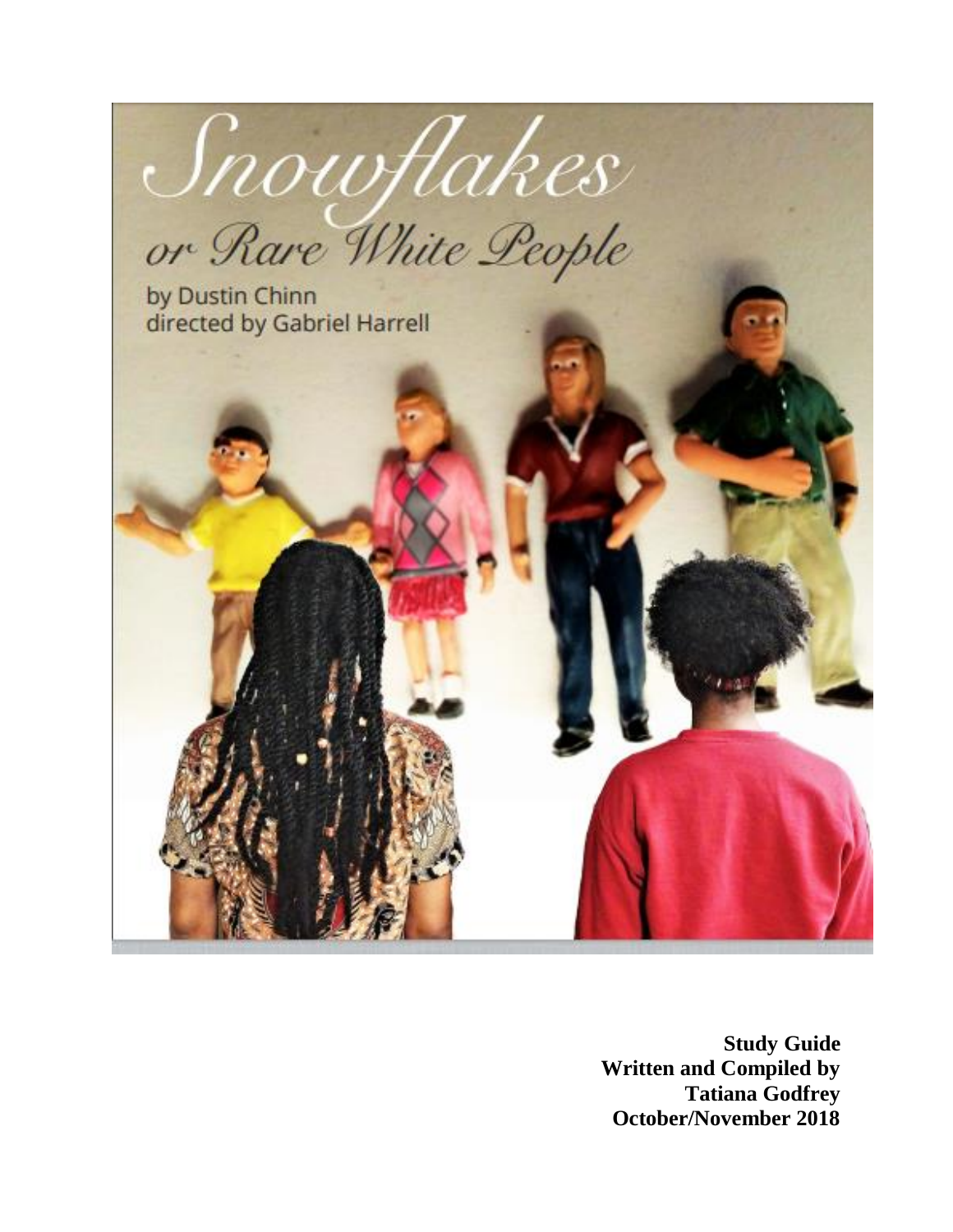| <b>Title of Lesson: Intro to Museum Culture</b>                                     | <b>Instructor's Name:</b>                                                                                                                                                                             |
|-------------------------------------------------------------------------------------|-------------------------------------------------------------------------------------------------------------------------------------------------------------------------------------------------------|
|                                                                                     |                                                                                                                                                                                                       |
| Materials, technology, resources, guest speakers:<br>For the teacher:               | <b>Class:</b>                                                                                                                                                                                         |
| Computer with access to Youtube<br>$\bullet$                                        | <b>Grade Level:</b>                                                                                                                                                                                   |
| Projector, connected to aforementioned<br>computer                                  | Date(s) of Plan:                                                                                                                                                                                      |
| Pre-assessment (video, synopsis, and about<br>the play)                             |                                                                                                                                                                                                       |
| Formative Assessment (Worksheet and                                                 |                                                                                                                                                                                                       |
| viewing the play)<br>Summative Assessment (articles and essay)                      |                                                                                                                                                                                                       |
| For the students:                                                                   |                                                                                                                                                                                                       |
| Pen/pencil                                                                          |                                                                                                                                                                                                       |
| Paper<br>$\bullet$                                                                  |                                                                                                                                                                                                       |
| Pre-assessment (video, synopsis, and about                                          |                                                                                                                                                                                                       |
| the play)                                                                           |                                                                                                                                                                                                       |
| Formative Assessment (Worksheet)                                                    |                                                                                                                                                                                                       |
| Summative Assessment (articles and essay)                                           |                                                                                                                                                                                                       |
| <b>General description of lesson</b>                                                |                                                                                                                                                                                                       |
| today's society?"                                                                   | This lesson will engage students' critical thinking skills and address English Language Arts and<br>Literacy standards by using various media to answer the question, "What is the role of museums in |
|                                                                                     |                                                                                                                                                                                                       |
| Content Standard(s)/Competency(ies) and<br><b>Benchmarks/Indicators</b>             | <b>Assessments</b>                                                                                                                                                                                    |
| Taken from the Massachusetts Department of                                          | How do you plan to:<br>Pre-assess: Think, Pair, Share using a clip                                                                                                                                    |
| Education.                                                                          | from the movie <i>Black Panther</i> , the synopsis                                                                                                                                                    |
|                                                                                     | and "about the play" section of this lesson.                                                                                                                                                          |
| Standard: [ RCA-H.11-12 ] - Reading in History<br>and Social Science (Grades 11-12) | (Synopsis and "about the play" attached)                                                                                                                                                              |
| Benchmark/indicator(s)                                                              | Find the clip here:                                                                                                                                                                                   |
| RCA-H.11-12.1<br>$\bullet$                                                          | https://youtu.be/Z2KJxdvckEk                                                                                                                                                                          |
| Cite specific textual evidence to support                                           |                                                                                                                                                                                                       |
| analysis of primary and secondary sources,                                          |                                                                                                                                                                                                       |
| connecting insights gained from specific                                            | <b>Formatively assess:</b> Worksheet (attached)                                                                                                                                                       |
| details to an understanding of the text as a                                        | and viewing Snowflakes, or Rare White                                                                                                                                                                 |
| whole.                                                                              | People                                                                                                                                                                                                |
| RCA-H.11-12.6<br>$\bullet$                                                          |                                                                                                                                                                                                       |
| Evaluate authors' differing points of view                                          |                                                                                                                                                                                                       |
| on the same historical event or issue by                                            | <b>Summative:</b> Essay Prompt using two                                                                                                                                                              |
| assessing the authors' claims, reasoning, and<br>evidence.                          | articles "Genocide, Colonialism, and<br>Museums" and "How a Museum Reckons"                                                                                                                           |
| RCA-H.11-12.7                                                                       | with Black Pain"(attached), the Black                                                                                                                                                                 |
| Integrate and evaluate multiple sources of                                          | <i>Panther</i> clip, and the production of                                                                                                                                                            |
| information presented in diverse formats                                            |                                                                                                                                                                                                       |

## **Snowflakes, Or Rare White People**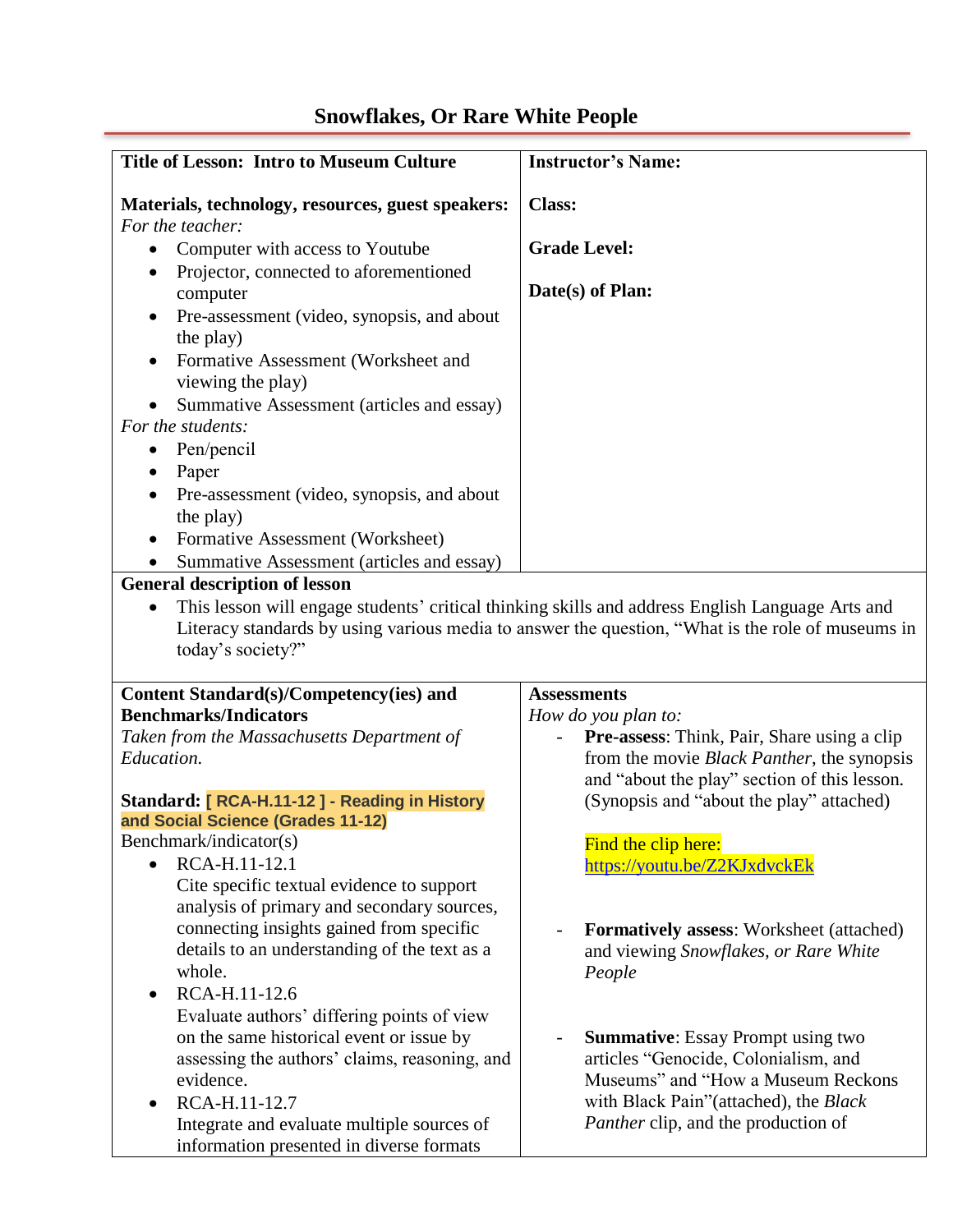| and media (e.g., visually, quantitatively, as                                                                                                                                     | Snowflakes, or Rare White People as                                                       |
|-----------------------------------------------------------------------------------------------------------------------------------------------------------------------------------|-------------------------------------------------------------------------------------------|
| well as in words) in order to address a                                                                                                                                           | sources to support a thesis.                                                              |
| question or solve a problem.                                                                                                                                                      |                                                                                           |
|                                                                                                                                                                                   |                                                                                           |
| Standard: [ RCA-H.9-10 ] - Reading in History and                                                                                                                                 |                                                                                           |
| <b>Social Science (Grades 9-10)</b>                                                                                                                                               |                                                                                           |
| Benchmark/indicator(s)                                                                                                                                                            |                                                                                           |
| RCA-H.9-10.1                                                                                                                                                                      |                                                                                           |
| Cite specific textual evidence to support                                                                                                                                         |                                                                                           |
| analysis of primary and secondary sources,                                                                                                                                        |                                                                                           |
|                                                                                                                                                                                   |                                                                                           |
| attending to such features as the date and                                                                                                                                        |                                                                                           |
| origin of the information.                                                                                                                                                        |                                                                                           |
| RCA-H.9-10.8                                                                                                                                                                      |                                                                                           |
| Assess the extent to which the reasoning and                                                                                                                                      |                                                                                           |
| evidence in a text support the author's                                                                                                                                           |                                                                                           |
| claims.                                                                                                                                                                           |                                                                                           |
| RCA-H.9-10.9                                                                                                                                                                      |                                                                                           |
| Compare and contrast treatments of the                                                                                                                                            |                                                                                           |
| same topic in several primary and secondary                                                                                                                                       |                                                                                           |
| sources.                                                                                                                                                                          |                                                                                           |
|                                                                                                                                                                                   |                                                                                           |
| <b>Instructional Delivery</b>                                                                                                                                                     |                                                                                           |
| Pre-Assessment (before seeing the show; approx. 30 minutes)                                                                                                                       |                                                                                           |
|                                                                                                                                                                                   | 1. Introduce the concept of "museum culture" by showing the clip from Marvel's Black      |
| Panther.                                                                                                                                                                          |                                                                                           |
| 2. Pass out the synopsis and "about the play" sections.                                                                                                                           |                                                                                           |
| 3. (Think, Pair, Share) Based on the video clip, the synopsis, about the play, and prior                                                                                          |                                                                                           |
| knowledge of museums, have students write for 5-10 minutes on this central question:                                                                                              |                                                                                           |
| "What is the role of museums in society?"                                                                                                                                         |                                                                                           |
| 4. Students partner with a nearby classmate, sharing their ideas and answers to the question.                                                                                     |                                                                                           |
| 5. Students volunteer to share their thoughts with the entire class.                                                                                                              |                                                                                           |
| Formative Assessment (seeing the show; show is approx. 80 minutes; worksheet 15-20 minutes)                                                                                       |                                                                                           |
|                                                                                                                                                                                   |                                                                                           |
| 1. Before seeing the show, pass out the formative assessment, which assesses for using text<br>based evidence (the performance) to support or refute the ideas shared in the pre- |                                                                                           |
|                                                                                                                                                                                   |                                                                                           |
| assessment.                                                                                                                                                                       |                                                                                           |
| 2. Instruct students to watch the play thinking about the questions posed in the formative                                                                                        |                                                                                           |
| assessment.                                                                                                                                                                       |                                                                                           |
| 3. View Snowflakes, or Rare White People; students fill out the worksheet.                                                                                                        |                                                                                           |
| Summative Assessment (after seeing the show, approx. 30 minutes-possible multiple day project)                                                                                    |                                                                                           |
| 1. Pass out the articles "Genocide, Colonialism, and Museums" and "How a Museum                                                                                                   |                                                                                           |
| Reckons with Black Pain. Students should carefully read each article.                                                                                                             |                                                                                           |
| 2. Repeat the Think, Pair, Share. Based on the video clip from Black Panther, viewing the                                                                                         |                                                                                           |
| play Snowflakes, or Rare White People, and the two new articles, have students write for 5-                                                                                       |                                                                                           |
| 10 minutes on the central question: "What is the role of museums in society?" Students                                                                                            |                                                                                           |
|                                                                                                                                                                                   |                                                                                           |
| can then partner with a classmate to share ideas, then volunteer to share with the entire                                                                                         |                                                                                           |
| class.                                                                                                                                                                            |                                                                                           |
|                                                                                                                                                                                   |                                                                                           |
| 3. (OPTIONAL ASSESSMENT; CRITICAL ENGAGEMENT THROUGH WRITING)                                                                                                                     |                                                                                           |
| Instruct students to write an essay using the clip from Black Panther, the play Snowflakes,                                                                                       |                                                                                           |
|                                                                                                                                                                                   | or Rare White People, and the two articles mentioned above as sources to support a thesis |
| on the role of museums in society.                                                                                                                                                |                                                                                           |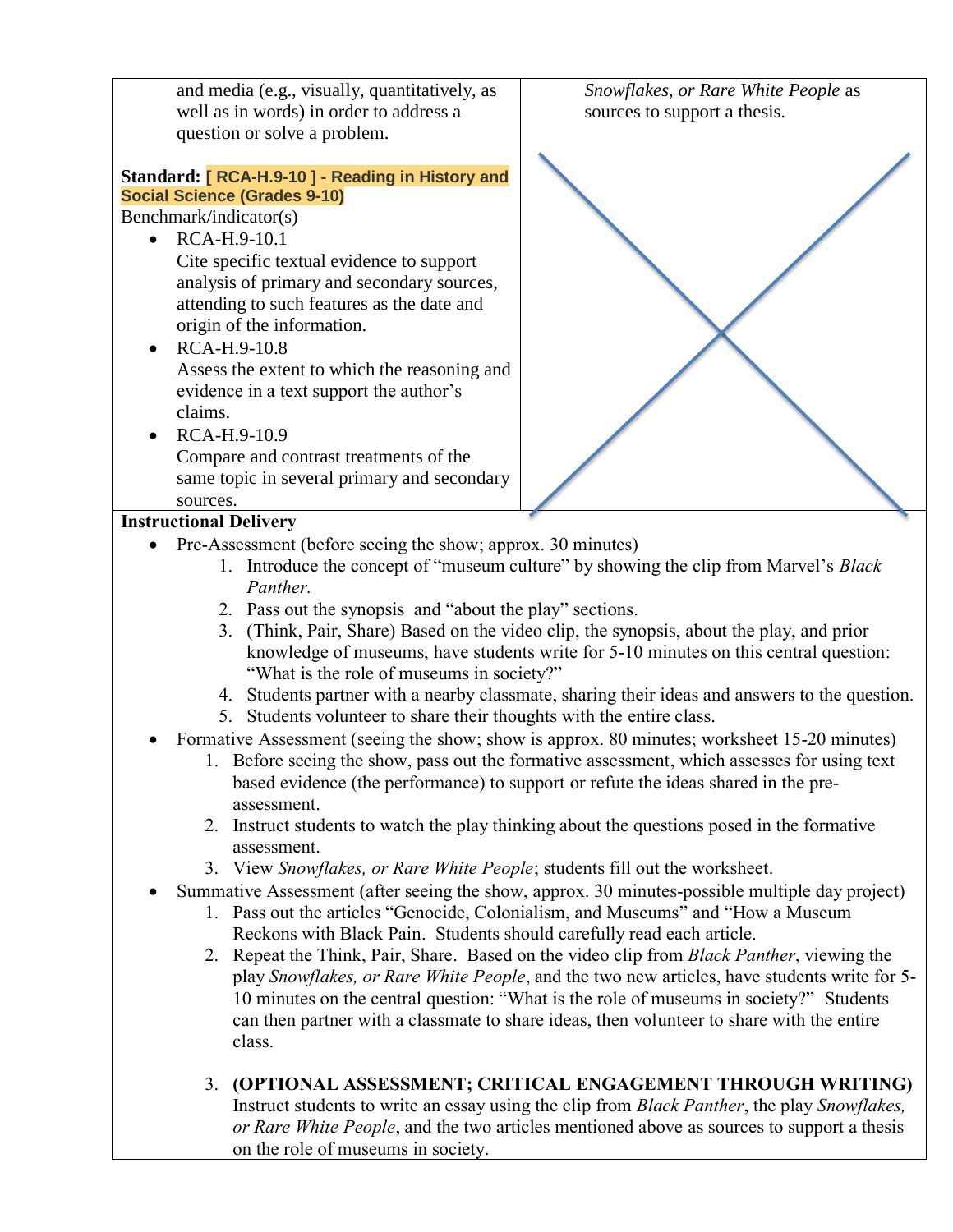#### **Differentiation:**

- Both the Formative Assessment and the Summative Assessment could be completed within small, assigned groups.
- Both articles in the Summative Assessment are available online (which has clickable links, too)
	- 1. [https://www.theatlantic.com/entertainment/archive/2016/09/national-museum-of-african](https://www.theatlantic.com/entertainment/archive/2016/09/national-museum-of-african-american-history-and-culture-smithsonian/501356/)[american-history-and-culture-smithsonian/501356/](https://www.theatlantic.com/entertainment/archive/2016/09/national-museum-of-african-american-history-and-culture-smithsonian/501356/)
	- 2. [http://www.museumcenter.org/the-curious-curator/2018/2/22/genocide-colonialism-and](http://www.museumcenter.org/the-curious-curator/2018/2/22/genocide-colonialism-and-museums)[museums](http://www.museumcenter.org/the-curious-curator/2018/2/22/genocide-colonialism-and-museums)
- The third part of the Summative Assessment can be an option for the class or for specific students. Ideally the second round of Think, Pair, Share in the Summative Assessment would help spark ideas that the students would then use to write a critical essay.

#### **Attachments**

Attach materials created for the

- **Synopsis of** *Snowflakes, or Rare White People*
- **About the Play**
- *Snowflakes, or Rare White People* **worksheet**
- **Article "Genocide, Colonialism, and Museums"**
- **Article "How a Museum Reckons with Black Pain"**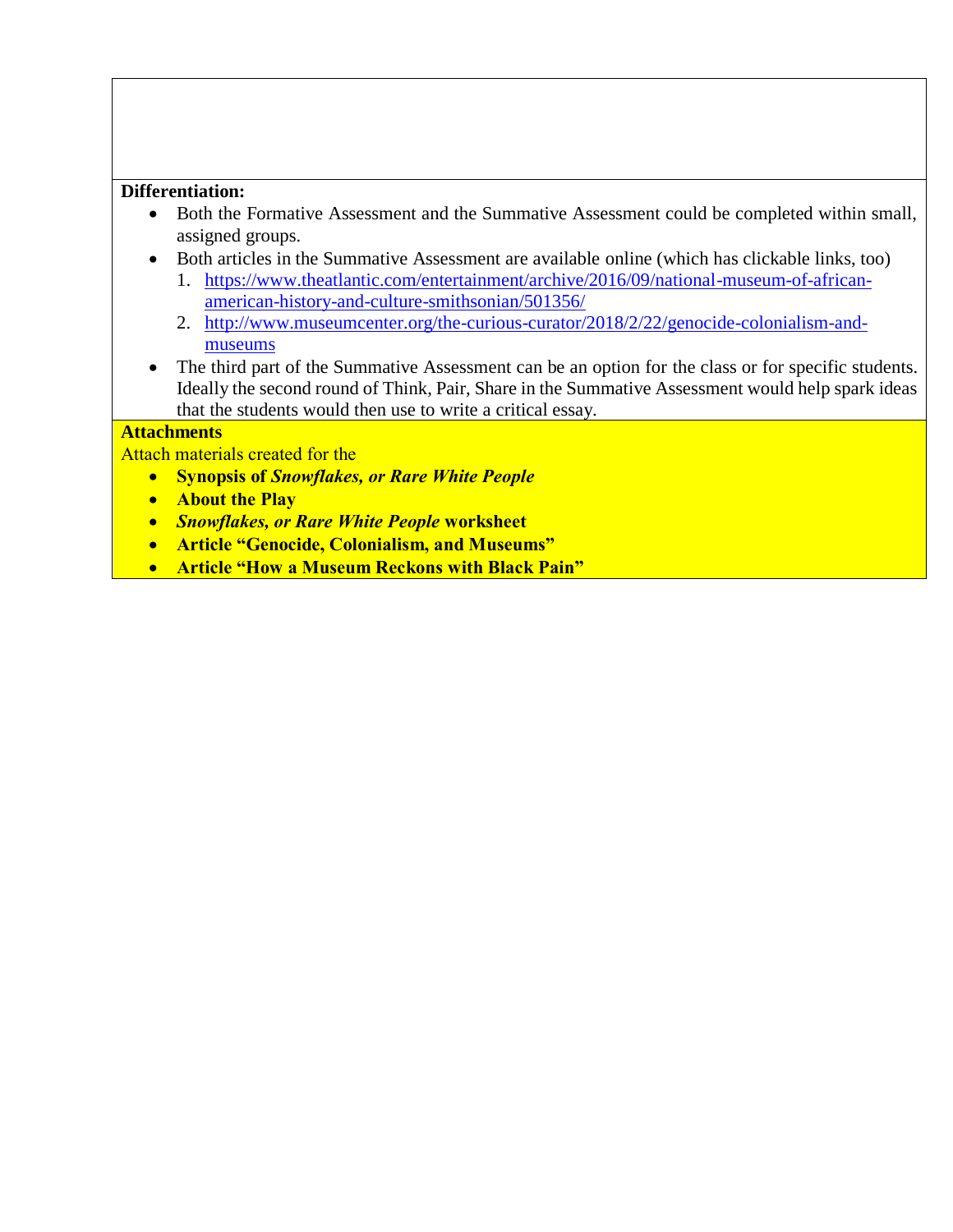# **Snowflakes, or Rare White People By Dustin Chinn**



**PHOTO CREDIT: YOUTUBE**

### **SYNOPSIS**

It's the late 23rd century, and Caucasian (white) people are a dying breed. Among the last two whites, Benedict and Meghan, are moved from their conservation habitat to a museum exhibit in the Hall of Caucasian Peoples at the Museum of Natural History. Aided by a sympathetic museum worker, Rigoberto, they escape their habitat, and flea for freedom.

Everywhere they go, their latent "Caucasity," or whiteness, grows stronger, leaving a trail of micro and macroagressions in their wake. Following close behind are the lead curator of the Caucasian Studies wing and the chief warden of the U.S. Department of Fish, Wildlife, and Ethnic Preservation. Eventually, they lead Benedict and Meghan into a trap, desperately hoping to halt the dangerous escalation of Caucasity and to preserve the ideal of American homogeneity.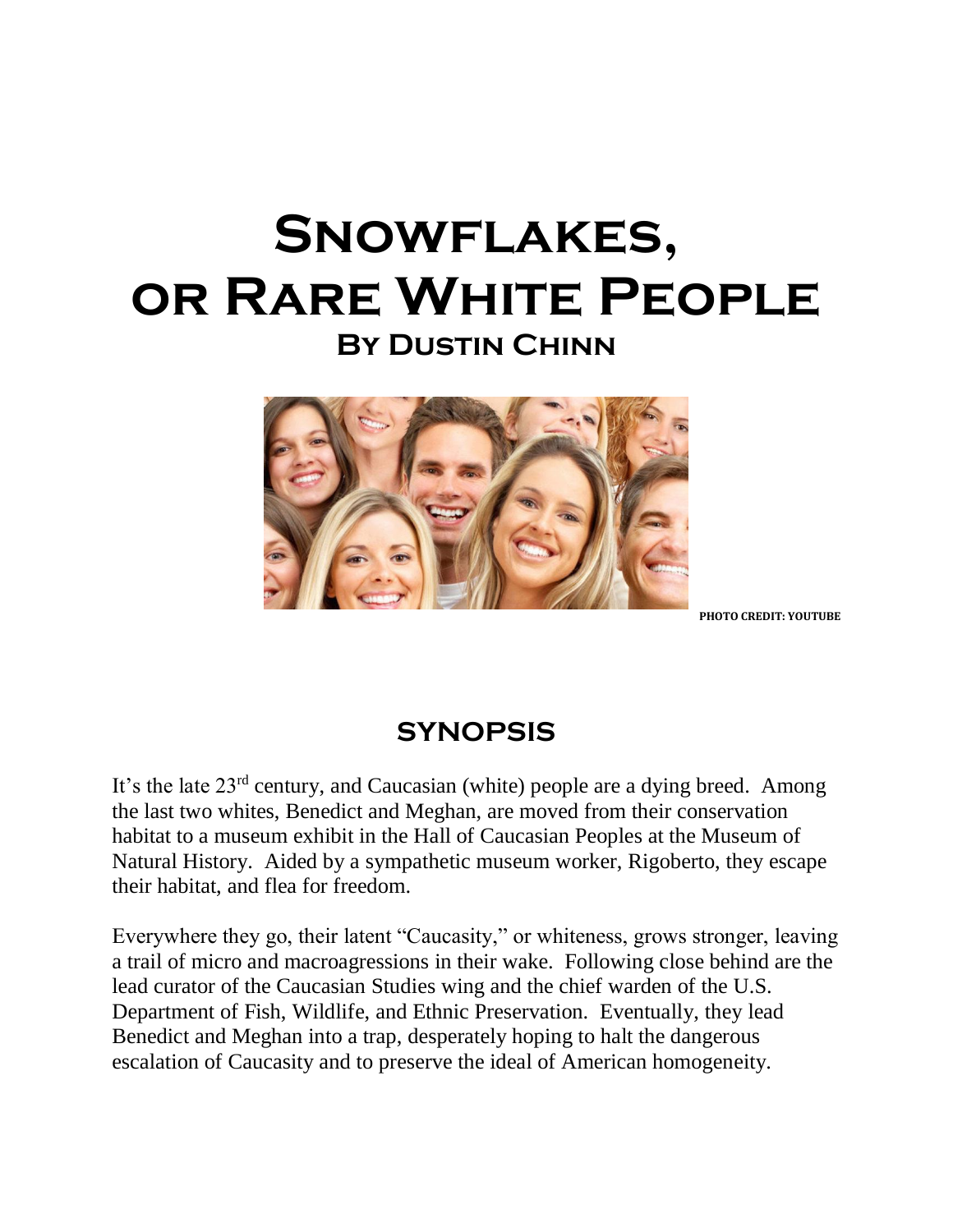## **ABOUT THE PLAY**

*Snowflakes, or Rare White People* was conceived and written by Dustin Chinn, a NYC based Asian-American playwright.



*Dustin Chinn, playwright*

Inspired by childhood trips to the American Museum of Natural History's Hall of Asian Peoples, Chinn envisioned a world where white people are the minority. Spurred by the results of the 2016 election, Chinn continued working on *Snowflakes* where the play made its way to the University of Massachusetts, Amherst.

Last year, *Snowflakes* was chosen to be a part of the theater department's Play Lab, which works with playwrights to stage readings of plays that are in development. The success of that reading prompted director Gabriel Harrell to propose *Snowflakes*

to be a UMass mainstage production, which you will be seeing.

Taking the world of the play from a reading to a full-fledged production has posed an interesting challenge: How do you use the elements of production (costumes, lights, sound, set, props, acting, etc.) to stage a futurist comedy about a topical, divisive, current-day problem? One of the answers we've come to as a production team is to ground the play in the racist, patriarchical, colonial ideals of museum culture.



To confront its own history, museum culture today is undergoing a radical change. In museums across the United States (and worldwide), exhibits are beginning to question the role of the museum

*Emma Hollows*

in the preservation of culture and dissemination of information. Acknowledging their troublesome past has allowed museums to reach out to new communities and to contribute to the ongoing, nationwide dialogue about racism and colonialism.



*Set Design by Xinyuan Li*

*Snowflakes* complicates the dialogue by envisioning a future where society hasn't escaped the racist, colonial ideals, but flipped them. Through this play, and the content included in this packet, the production team is really asking the question, "What is the role of the museum in today's society," and (applying the question more broadly) "Will there ever really be a post-racial, post-colonial world?"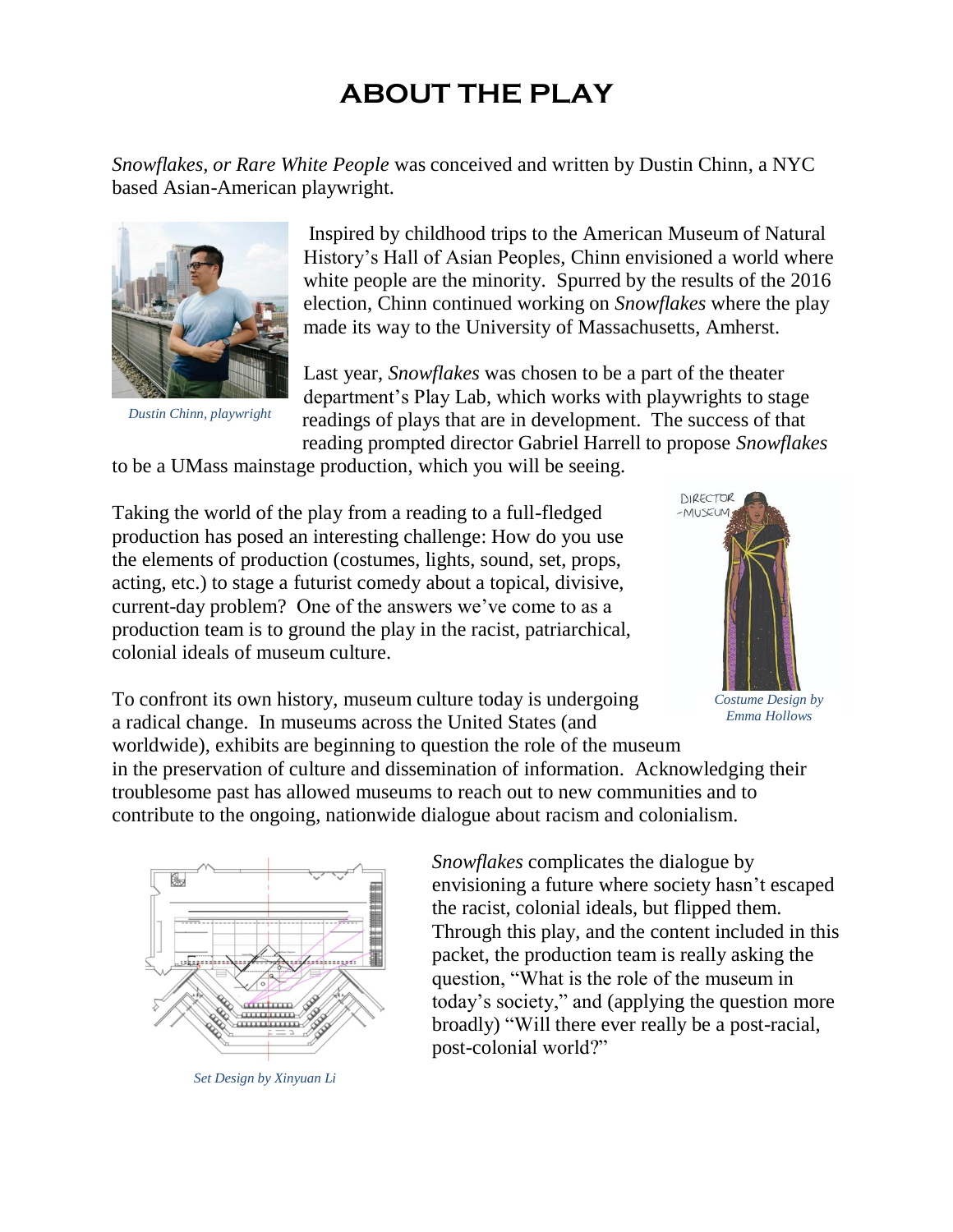# **Snowflakes, or Rare White People By Dustin Chinn**

Directions: After seeing *Snowflakes, or Rare White People*, answer the questions below.

1. Are Benedict and Meghan likable characters? Why or why not?

2. Why does the character Rigoberto eventually regret helping Benedict and Meghan?

3. In what ways is this portrayal of the  $23<sup>rd</sup>$  century like our world today? How is it different? How does it compare to other versions of the future (i.e. *Star Trek*, *Black Mirror*, *The Jetsons*, *1984*, *Alien*, *Avatar*, *Planet of the Apes*, *WALL-E*, etc.)?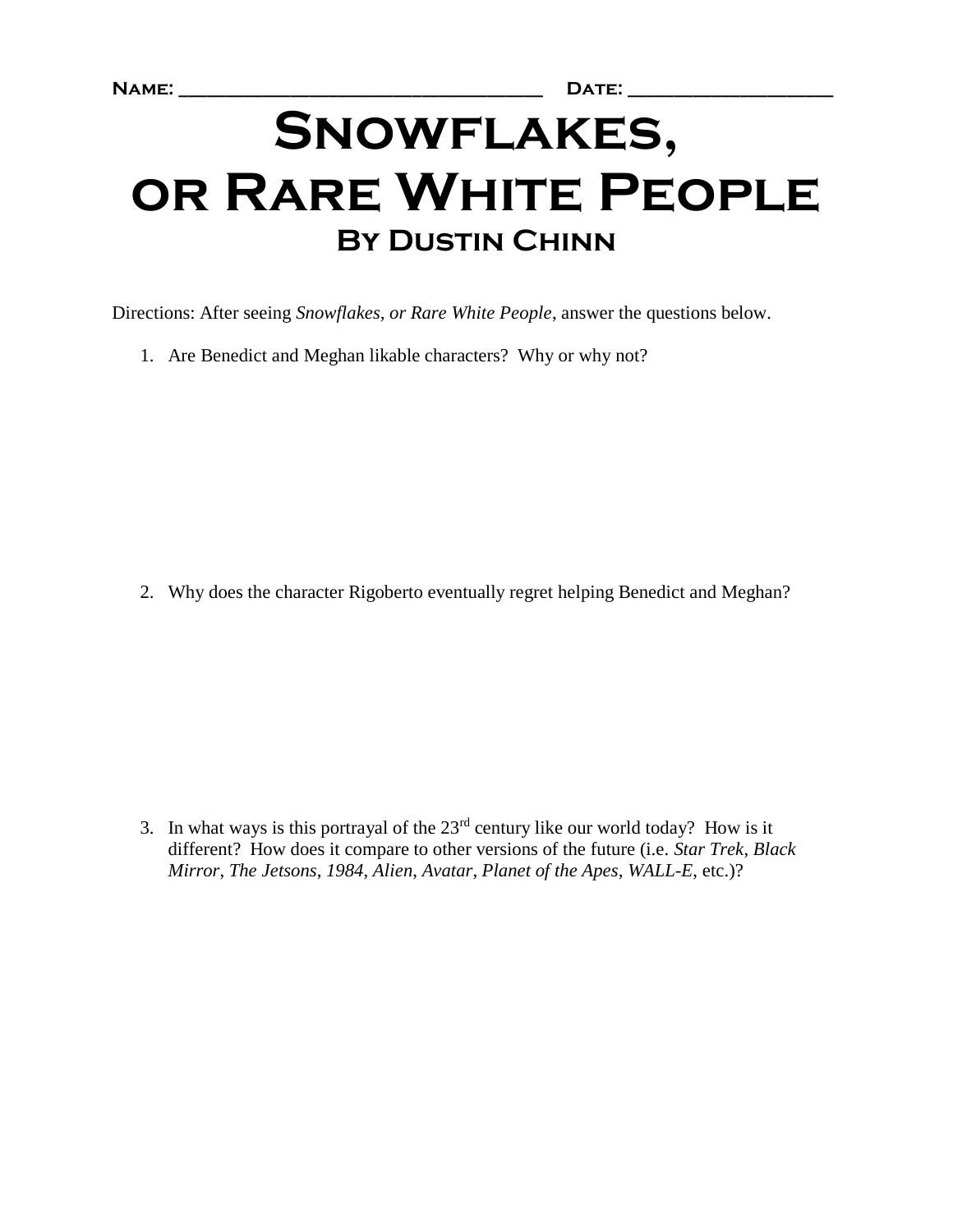

[February 22, 2018](http://www.museumcenter.org/the-curious-curator/2018/2/22/genocide-colonialism-and-museums)

# [Genocide, Colonialism, and Museums](http://www.museumcenter.org/the-curious-curator/2018/2/22/genocide-colonialism-and-museums)

The Black Panther hype continues and I want to highlight one very important scene in the movie (minor spoilers ahead).

The reaction at the end of this video was mine. I nearly jumped up and applauded in the movie theater, but didn't because I'm a decent person and didn't want to ruin anyone else's experience.

Here's the thing, all of my fields have a dirty history. I have a BA in Archaeology, an MA in Anthropology, and I work as a museum curator. Our work is historically built on racism, colonialism, theft, and genocide. We were grave-robbers. We were colonists. We claimed it was our divine right to subjugate and oppress other cultures and take their things for our own education and study. We even took people, putting them in our human zoos to gawk at.

Doesn't help that I'm white. But I'll leave that for another day.

When I talk about we, I'm referring to those traditionally of my profession - the anthropologists and historians. As archaeologists we dug up African countrysides and left nothing but holes in the ground as we carted off their greatest treasures to our museums. As anthropologists we used human samples to make determinations about racial differences (which, to the surprise of no one, suggested that whites were the superior race). As curators, we put those relics from other nations behind glass and profited off them while those nations suffered.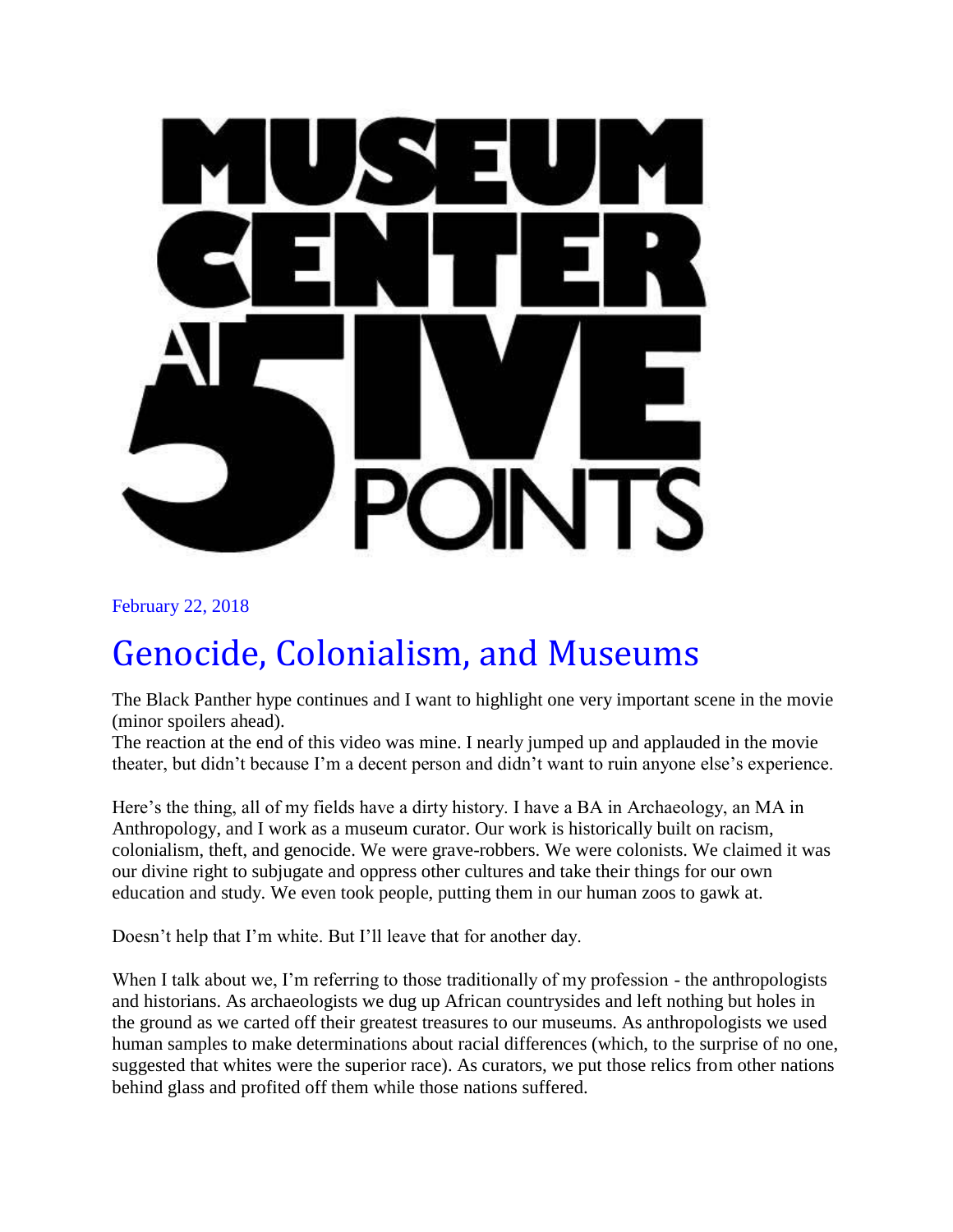I know after those paragraphs, I've lost half of my readers. So, to the remaining two who are still here, I want to tell you how we should move forward.

From here on, this is my opinion. It is not an opinion that Europeans and Americans profited off exploitation of other cultures. But I do have an opinion on how I believe museums should move forward.

- 1. Negotiate the return of items. It's a lot of work to put items back in the hands of their rightful owners, but we've taken steps towards it in the past. [NAGPRA](https://www.nps.gov/nagpra/) has helped negotiate the return of Native American burial artifacts to the Native American tribes to which they belong. This process would involve reaching across the aisle to negotiate with other countries. It would be a long, drawn-out, diplomatic process, but it would facilitate new bonds and partnerships. But what about OUR museums? Won't they be empty? In this beautiful day and age, there are items called replicas. It's amazing what we can do nowadays. And, really, with 3-D printing, this could be a fantastic method of replacing returned items.
- 2. Negotiate the proper transfer of ownership. Many of the places the Western World has ripped items from are still struggling from the legacy of that colonialism. In most cases, the Western World stole the items, did not pay a fair price for them, or took advantage of a lessprivileged nation. So what do we do? We go back, and we decide how to handle this past. We can offer a fair and final price. We can accept these items as a gift or donation from another nation (if the nation offers the item as a gift) and label it as such. We can offer a donation for our continued use of the item. We could offer a percentage of the profits we make off the item. No matter which way it is decided to be placed in our care, we should be making amends and we should be consulting the peoples these items were taken from.

Yes, it is a complicated process. It will be painful acknowledging the dark past of anthropology. It will not be financially in our best interests. So why do it? Because it's the right thing to do. (How much did you love Black Panther?)

### **TELLING THE STORY OF THE [OCOEE REGION](http://www.museumcenter.org/ocoee-region)**

Copyright 2014, Museum Center at 5ive Points - Made in Cleveland, Tennessee

200 Inman Street East. Cleveland, TN 37311. 423-339-5745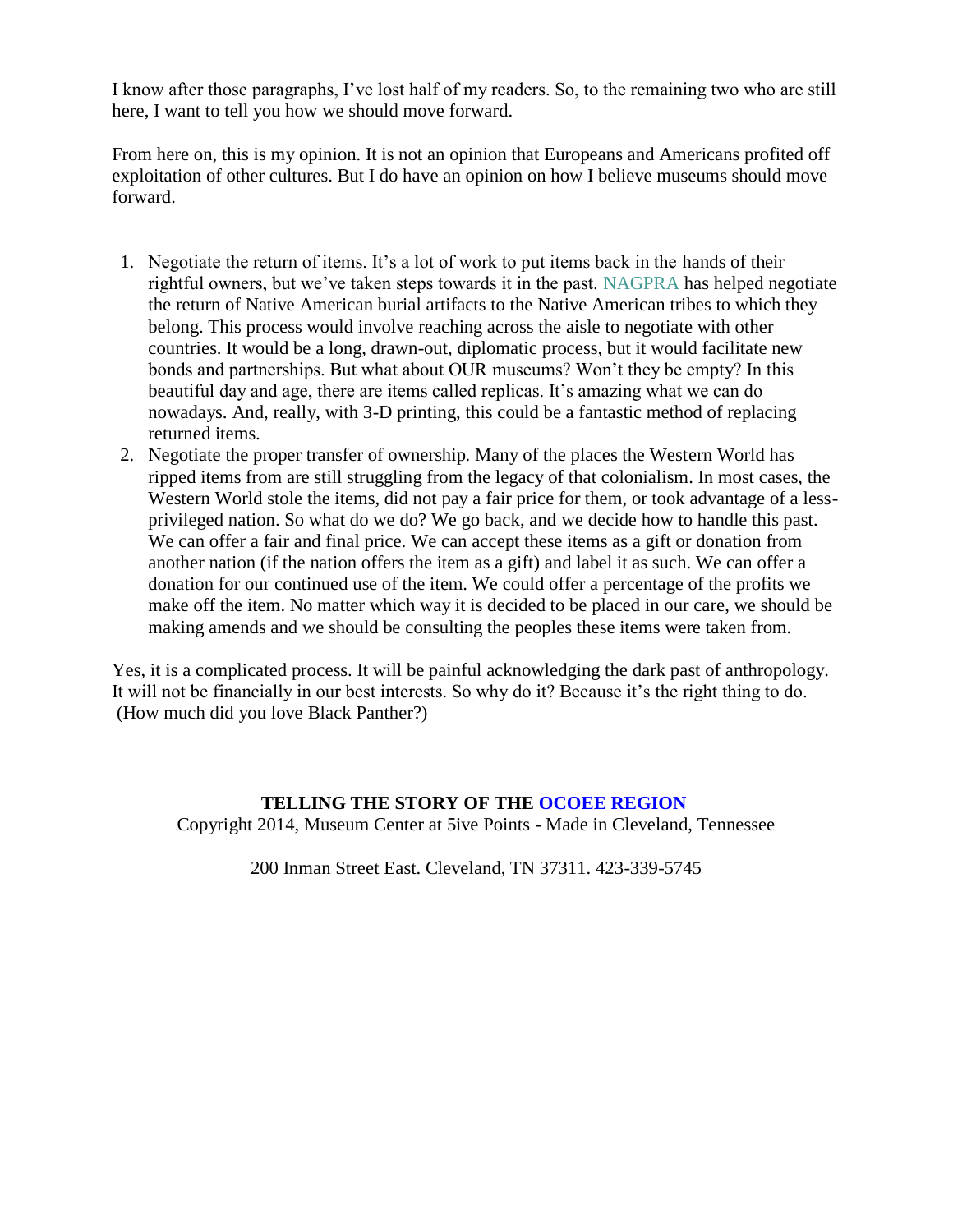**CULTURE** 

# **How a Museum Reckons With Black Pain**

The Smithsonian's new memorial of African American history and culture is at once triumphant and crushing.

### **[VANN R. NEWKIRK II](https://www.theatlantic.com/author/vann-newkirk/)**

SEP 23, 2016



A woman passes a display depicting the Mexico Olympic protest at the National Museum of African American History and Culture on the National Mall in Washington, D.C.KEVIN LAMARQUE / REUTERS

I should not be here.

By the cold universal logic of statistics, none of us should; each of the near-7-billion lives on Earth is a mathematical fluke. But as an American black person, albeit as a free person with a fairly full complement of civil rights, I've always been aware of the especially immense unlikelihood of my own existence. For four centuries, most people who look like me and the vast majority of the people who gave rise to my own flesh and blood have been killed, crushed, or disenfranchised under the torture rack of white supremacy and racial injustice. As police violence, voting rights, and Donald Trump's promises of Big Racism dominate our political conversations, and as protests and riots roil the streets of my birthplace of Charlotte, I'm reminded that I may be thanking my lucky stars a bit too soon.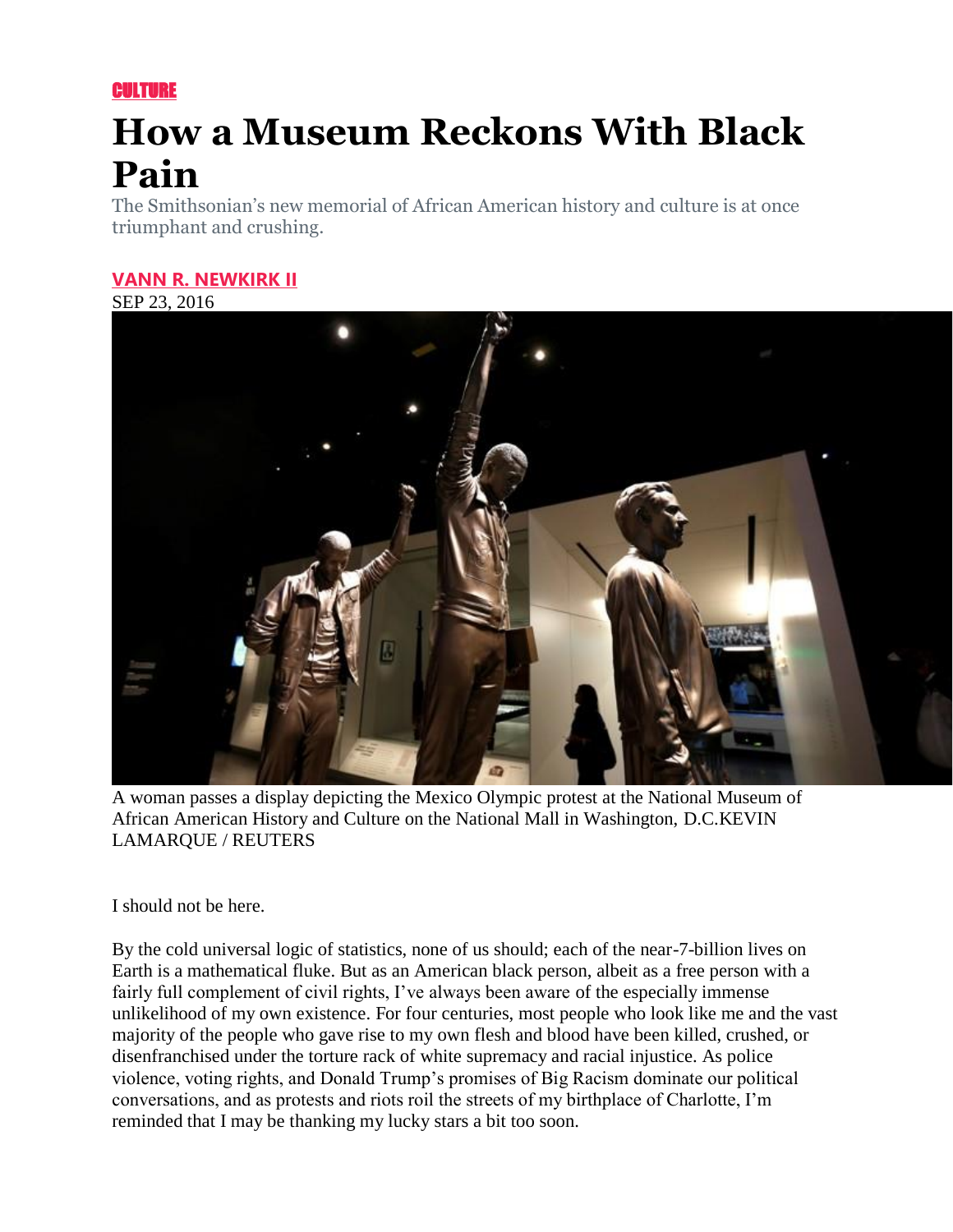Black history is usually portrayed as the opposite of unlikely. Even the most well-meaning and well-sourced books and films that make up most of America's black history canon tend toward a view of an inevitable journey to progress that is all swelling strings and sepia photographs: a series of still images from slavery to marches on Washington to freezing inaugural processions down the National Mall. The problem with that approach is that it's hard to reconcile the musculature and endurance of the racism that black people still endure with the idea that freedom is their *destiny*.

A trip through the National Museum of African American History and Culture, which will be unveiled this weekend to the public in a suitable pageant of pomp and circumstance, should disabuse visitors of that notion. The British architect David Adjaye and museum director Lonnie Bunch, along with a small army of curators and contributors, attempted a monumental task. The history exhibit of the Smithsonian's new memorial of blackness is triumphant and crushing at once, both a celebration of how far black people have come in an ongoing struggle for equality, and a reminder of the near impossibility of that struggle. The structure of the exhibit is [described](https://www.washingtonpost.com/entertainment/museums/the-african-american-museum-tells-powerful-stories--but-in-a-disjointed-way/2016/09/14/b7ba7e4c-7849-11e6-bd86-b7bbd53d2b5d_story.html) by the *Washington Post* art and architecture critic Philip Kennicott:

History has been mostly relegated to a large, subterranean chamber, where small galleries are connected by ramps leading up from the lowest level, devoted to the origins of the Atlantic slave trade, the Colonial era, the antebellum South, the Civil War and its immediate aftermath. The underground placement of the history exhibit is probably better described as a purposefully subversive use of space, rather than relegation. After an initial walk down a stairwell framed by a mural of the triumphs of black history—the photos of Muhammad Ali and Barack Obama and Martin Luther King, Jr. that most people expect—viewers are essentially deposited into the bowels of the slave ships that stole so many souls from the African coasts. Hushed, claustrophobic halls display the worst of the bloody origins of slavery and detail how the slaves who were lucky—or unlucky—enough to survive the trip below the decks could only expect to live an average of seven years after being sold into plantations.

The resulting climb up through history is a barrage of information and an assault on the senses, an intentional juxtaposition of promise with sorrow. At one point, after walking past a proud depiction of a black Revolutionary Patriot, viewers encounter an huge multi-story exhibit embossed with the most famous words of the Declaration of Independence: *All men are created equal*. Standing underneath those words like Damocles under his sword is a statue of the framer Thomas Jefferson. Beside him is a pile of bricks representing the Monticello, with each brick representing one enslaved human that built it.

The Washington Monument rises behind the National Museum of African American History and Culture on the National Mall in Washington, D.C. Kevin Lamarque / Reuters The descent and ascent achieve an effect similar to Dante's harrowing journey in *Inferno*, and the walk upwards through Reconstruction, Redemption, the civil-rights movement, and into the present day is a reminder of the constant push and pull of horror and protest. Black towns that don't exist anymore and black neighborhoods that were burned down are memorialized alongside the works of Ida B. Wells and W.E.B. DuBois. One exhibit features the names of lynching victims, a soul-rending litany that feels even more awful because of the names themselves. How many freedmen renamed themselves as Freemans or after Founding Fathers in aspiration only to be killed? At least a few George Washingtons show up on the list.